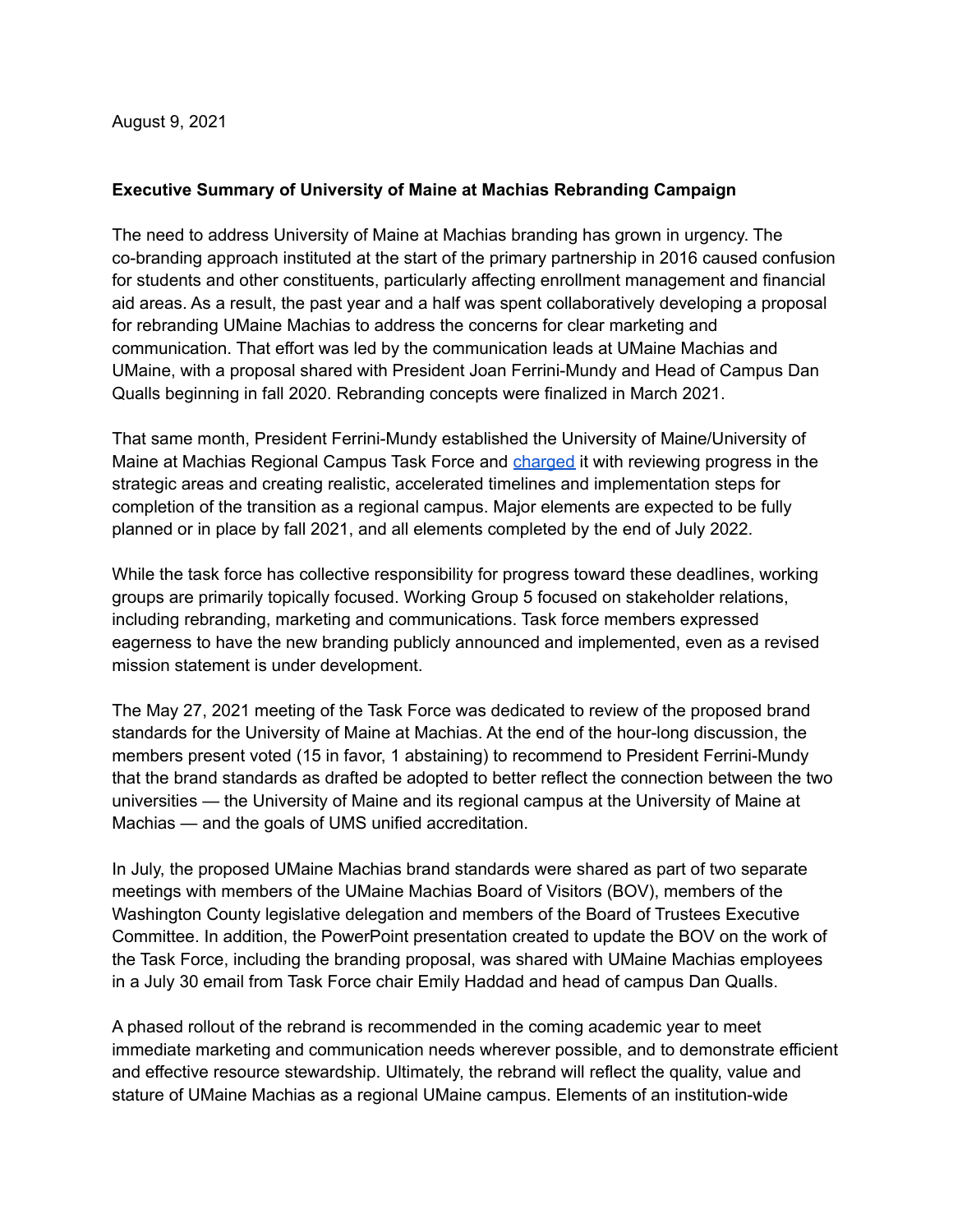rebranding effort range from student recruitment marketing, campus signage and website to branded clothing, letterhead and editorial style. A communication plan includes messaging on and off campus, starting this fall, even if physical evidence of the rebrand is not readily seen on campus until spring.

What follows is a draft strategy for communicating the need, goal and implementation of the rebrand, and a dynamic list of areas to be addressed in the campaign and approximate time frames. Also included: a list of top talking points.

## **Top talking points**

- Since the introduction of the primary partnership by the UMS Board of Trustees in 2016, the UMaine and UMaine Machias communication leads have collaborated to coordinate appropriate messaging to internal and external constituents. When efforts to co-brand, particularly in student recruitment efforts, resulted in confusion/mixed results, the communication leads began a concerted effort over the past year and a half to design brand standards that more accurately represent the increasing integration of the two universities and better serve constituents, particularly students.
- A working proposal of UMaine Machias brand standards had evolved by late spring 2021 at about the same time that the University of Maine/University of Maine at Machias Regional Campus Task Force was appointed. Brand development and implementation quickly was identified as an urgent priority for the Task Force, which fast-tracked its recommendation and introduction to key external stakeholders.
- Urgency for a rebrand included the need to refine the UMaine/UMaine Machias relationship in student recruitment marketing, and the 2020 decision related to the single UMaine OPEID/FAFSA ID for both universities.
- The rebrand of UMaine Machias needs to reflect the distinction and contributions of UMaine Machias, establishing a regional campus of UMaine, serving students with affordable, high-quality educational opportunities in Down East Maine and Washington County, and reflecting the potential benefits to both universities.
- It is important to recognize the relevance of the UMaine Machias brand past, present and future — to students, employees, alumni and the community. Inherently, rebranding campaigns can elicit both a sense of loss for the past and anticipation. As part of a rebranding campaign, the legacy brand must be honored and the next generation identity must provide advancement and positioning for the future.
- For student recruitment and institutional marketing purposes, the rebrand is fundamental to enhanced promotional opportunities.

## **Communication timeline**

**2018–spring 2021 —** UMaine and UMaine Machias communication leads work with university senior leadership and enrollment management leads to meet institutional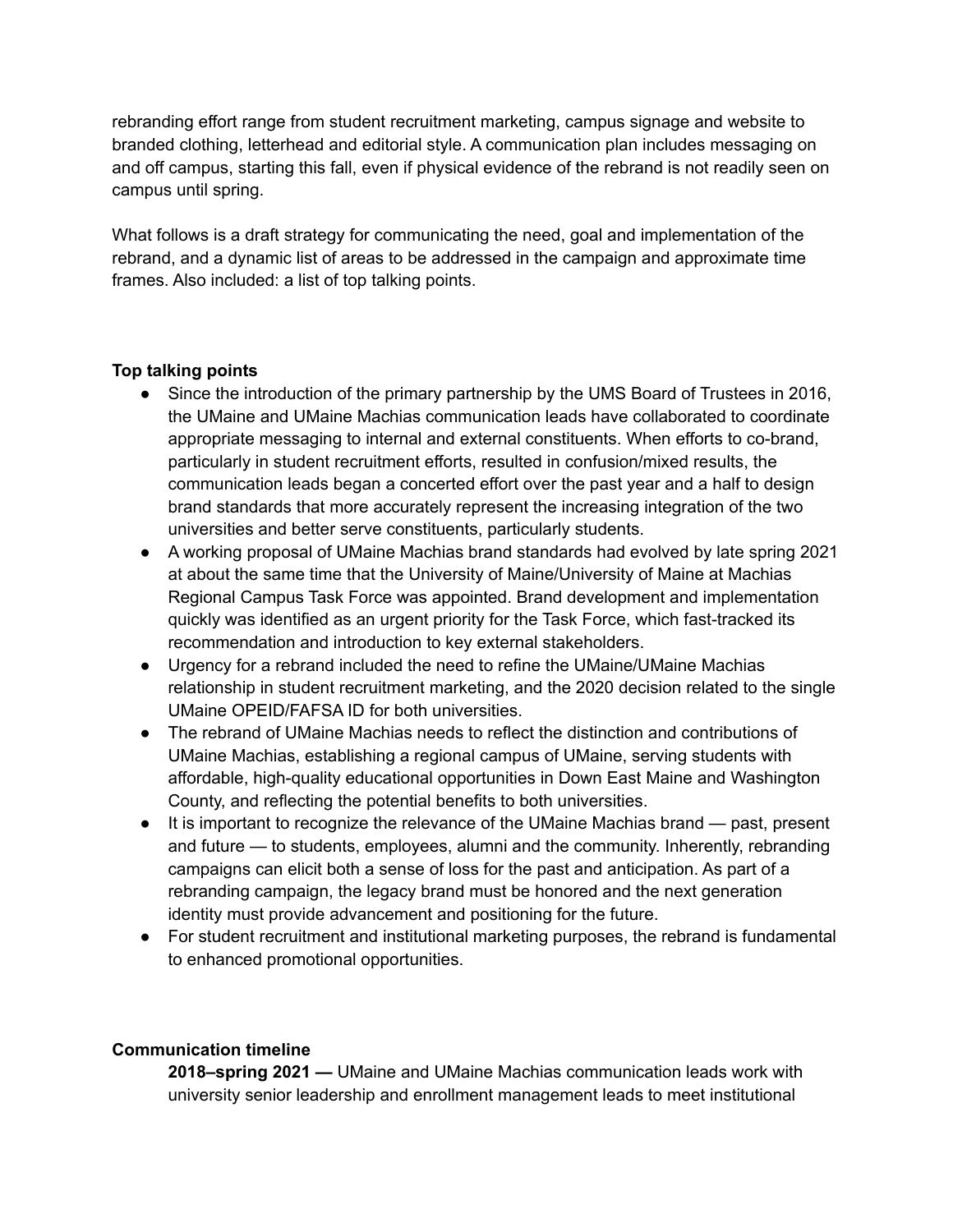marketing and communication needs by evolving from co-branding to rebranding. Rebranding concepts moved to senior leadership in fall 2020.

**March 2021 —** University of Maine/University of Maine at Machias Regional Campus Task Force appointed, with branding and communication priorities assigned to Working Group 5. That working group and others identify UMaine Machias branding as an urgent need.

**May 2021 —** Task Force meeting that includes a review of the proposed UMaine Machias brand standards concludes in a vote (15 in favor, 1 abstaining) to expedite the rebranding proposal for consideration by leadership. Revised draft of mission statement expected for possible inclusion in the final Task Force report.

**July 2021 —** Proposed brand standards were shared with the UMS Board of Trustees Executive Committee, UMaine Machias Board of Visitors, Washington County legislative delegation and UMaine Machias employees (Haddad/Qualls email July 30).

**August 2021 —** Head of Campus Qualls launches regular column in Machias Valley News Observer, which includes introduction of upcoming rebranding effort.

**September–October 2021 —** Town hall(s)/listening session(s) to preview the implementation of the rebranding campaign, answering questions and responding to university community members' needs, including students and alumni. These are expected to include discussion of mascot and student club identity, and any community partnerships now incorporating the existing UMaine Machias brand.

**Fall 2021 —** Enrollment Management and Financial Aid marketing for 2022 class incorporates rebrand. Soft launch of rebranding on campus includes implementation of the new brand on the UMaine Machias website and elsewhere online (IT, Bursar, etc.), letterhead and other institutional materials, etc. Finalized UMaine Machias mission and vision statements by January 2022.

**Spring 2022 —** Installation of bilingual UMaine Machias signage campuswide, pole banners and posting of full brand standards style guide.

**Fall 2022 —** Incoming class that has been recruited with rebranded materials joins fully rebranded campus community.

## **Implementation strategy**

**Full brand style guide/branding and marketing support —** An institutional online resource, including **editorial style guide, typography, colors**, **branded digital and print templates, ads, T-shirts, etc.** The UMaine Machias communication lead, with support from Marketing and Communications designers, provides support for brand use. **Updated mission and vision statements —** Finalized by January 2022.

**Website —** Rebrand will include new logo and improved content mapping to meet constituents' needs and reflect institutional priorities. Examples include distinct enrollment management web pages; integration of UMaine and UMaine Machias news. **Branded apparel —** Licensing of brand (both UMaine and UMaine Machias) approved by Marketing and Communications, with UMaine Machias apparel orders coordinated by University Bookstore.

**IT/Bursar's Office —** Use of UMaine Machias logos.